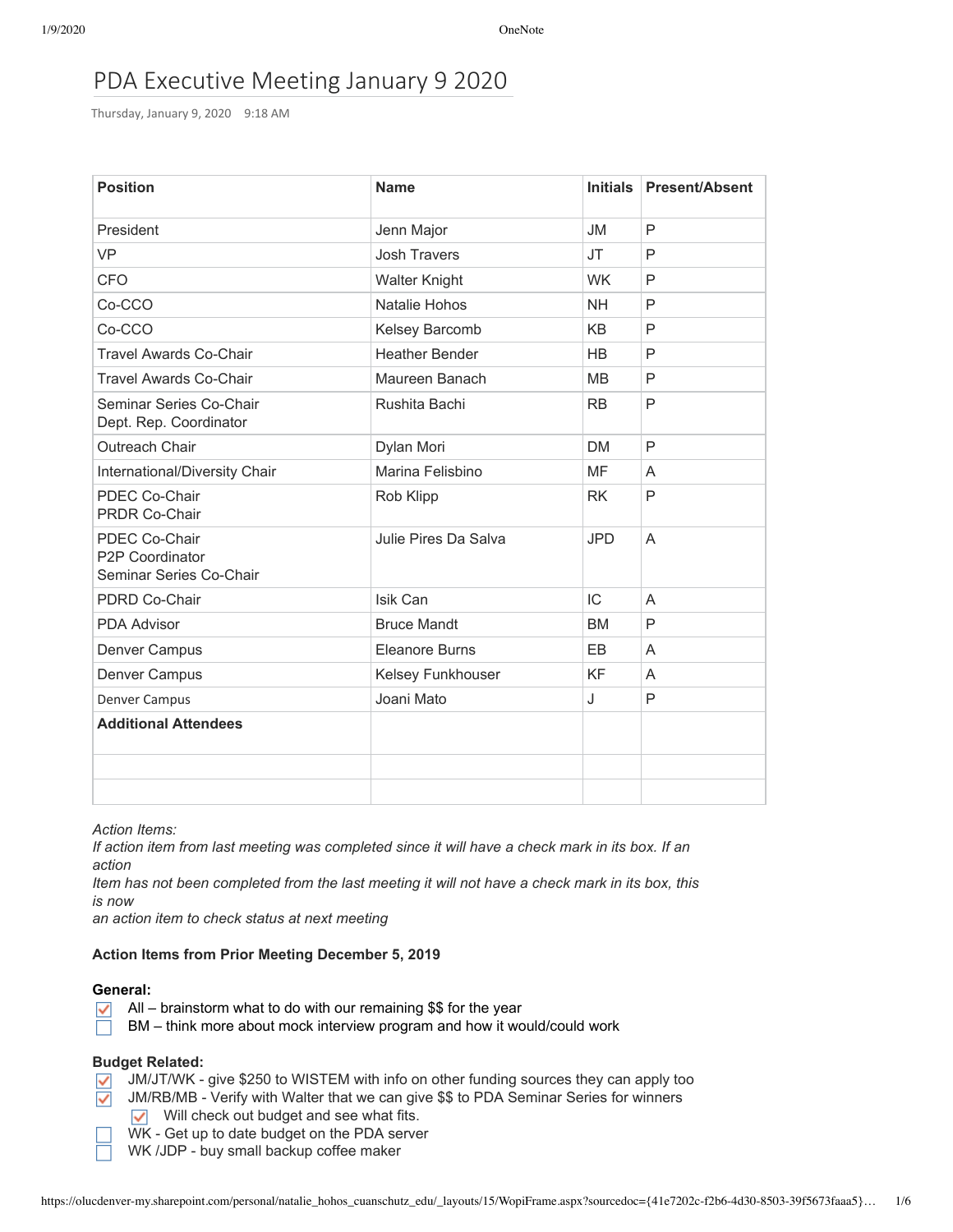#### 1/9/2020 OneNote

#### **Slack Related:**

- $\Box$  JM/JT asp postdocs on slack if they would use a 'rec' area in the lawn between building 500 and RC1 S for recreation and relaxing if it was better equipped. If so what would you be interested in using this space for and/or have there (more seating, sports area, etc.)
- $\sqrt{\phantom{a}}$  All think about opening up slack to not just postdocs

#### **Outreach Related:**

 $\Box$  DM – revisit catering menu to see if it could work for seminar

#### **Dept. Reps. Related:**

- NH/KB add Dept. Reps bio's to website work with RB/JT to get bios
- JM contact Dominique to get Rushita admin access to department rep slack channel

#### **Seminar Series Related:**

 $\Box$  RB – give schedule of seminar dates, speakers, and rooms to KB/NH for website/ digest

#### **Postdoc Engagement Related:**

 $\Box$  JDP – give P2P schedule, room location, and topics to KB/NH for website/digest

#### **Communications Related:**

- $\Box$  KB Update website for seminar series so it says 'short talks' instead of two 20 min presentations each seminar
- $\Box$  KB Add Denver PDA members to website

#### **Today's Meeting Minutes:**

#### 1. **Slack:**

- a. Will we invite others to the group?
	- i. JM talked last time about inviting grad students or other groups on campus or keep as is for Slack. Our poll on slack is a 3 way tie but only 9/15 voted
	- ii. RK- just voted not a tie any more
	- iii. DM option that won was invite other groups that may include grad students
	- iv. KB my only worry with having the groups post would be more spam emails
	- v. JM we might have to put rules about where to post things or create a separate channel for this
	- vi. DM I think using the outreach channel for now is okay
	- vii. JM general we have 75 ppl close to what we are hoping to get, only 12 ppl joined outreach – so won't worry about spamming ppl since there are few ppl in there. Was in the tutorial how to join other channels
	- viii. KB no, I think a message about how to join it, we can add to tutorial
	- ix. JM maybe we can send another email, or have something to send about the other channels when we invite the other groups.
	- x. KB are the other new channels getting used?
	- xi. JM no there are only 10 ppl who joined these channels so far
	- xii. BM curious why ppl want to or don't
	- xiii. KB I am not for groups b/c start to feel like email and the channel feel more spammy. If we invite all the grad students there may be more grad students than postdocs which may take away from our community
	- xiv. DM if we notice a groups is getting to spammy with the posts we could step in
	- xv. BM it might be worth thinking about why you started this and what the intent and goals are. Concern that there are just not enough ppl to make it useful, why thinking about expanding
	- xvi. JM to make it more useful, not a large enough community. Way to hit more ppl without getting all students and no postdocs.
	- xvii. WK do we know if grad students groups would be actually interested in getting into slack
	- xviii. JM no one has talked to them. Could be another way for us to advertise we have Slack and they may or may not join
	- xix. BM If the goal for the resource channel is to increase, inviting grad students to participate would make sense. I could see benefit to invite grad students over the groups, not just picking and choosing some groups and then only some grad students. How would you add them
	- xx. JM we would send a link, unless we want to control it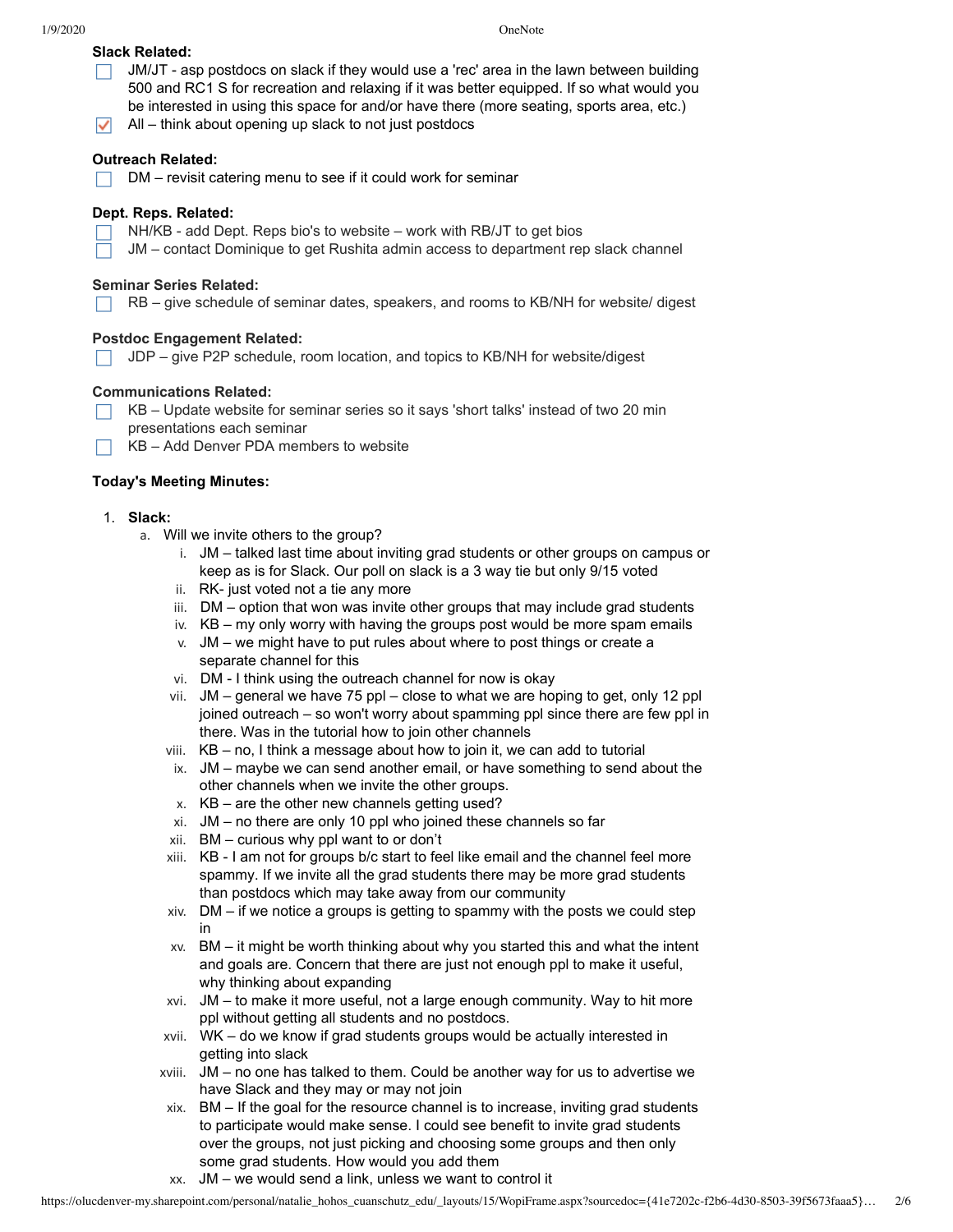- xxi. HB who can create channels
- xxii. JM I think only admins, so anyone with access to postdoc channel
- xxiii. KB I created a channel
- xxiv.  $J I$  have the option to change it too
- xxv. JM we might need to change this.
- xxvi. KB I thought it was standard on slack anyone can create a channel
- xxvii. RB me too
- xxviii. JM we can delete them if needed, I don't think this will be a big problem right now.
- xxix. HB I voted not to include because its only 3 months old, still trying to smooth out stuff, created to try to get postdocs to come to it. Don't want postdocs to not think it's for them, just grad students
- xxx. NH I like opening it up, could create a bigger community. Its stagnated now so we would need to try to do something if not
- xxxi. JM could be more useful with more people
- xxxii. J maybe postdocs don't really need it as much.
- xxxiii. JM maybe postdocs and students don't need to separate themselves.
- xxxiv. RB do grad students have a platform like this for them
- xxxv. BM they are not organized. If you want to run a 8 m or 1 y experiment to see if it's useful before adding in folks, would allow us to say we did this, limited in impact so we expand to grad students. 70 postdocs is  $\frac{1}{4}$  of postdocs we have, this is not terrible. If it's really useful for these 70 postdocs thats great and the rest don't need it.
- xxxvi. JM I would just guess that it's not.
- xxxvii. BM think about actually accessing this before making change. Once concern the PDA has always has is other groups coming in and taking over our events. This hasn't happened though.
- xxxviii. JM I don't think anyone wants to take over everything
- xxxix. BM probably not going to happen. If you're going to make a change do it for a reason where you have data suggesting you need to make the change.
	- xl. JM that's what we need to talk about next. We did the pre survey and for the poster we were planning on doing a post survey, so we can wait until after the results from that survey. That would be in the next 2 months.
	- xli. BM maybe some targeted advertising outside of digest would be good to see if you can get more ppl to sign up for it.
	- xlii. KB did the flyers get distributed
- xliii. JM at points, talk about at orientation
- xliv. KB do another flyer distribution and another email too
- xlv. RB tell people at all the events we have, coffee hour etc.
- xlvi. JM we have a flyer with QR code
- xlvii. RK bring it to happy hour to
- xlviii. JM Feb is 6 m in so we get this data for poster and then go from there. We can ask questions about joining other channels, why not etc. To get more specific data
- b. Post-slack communication survey for NPA poster see discussion above

# 2. **Updates from all exec members**

- a. What's going well; What would you like to change; What do you need help with?
	- i. DM outreach is going pretty well, creation of slack channel helps keep things in a central location. Wish there were more people involved there, but that someone posted on general channel about opportunity makes me think it is good. Struggling with that I am on so many mailing lists I have more opportunities than I can post, don't want to be too spammy. Not sure what the solution to that is.
		- 1. JM anyone can send email from postdoc list and you can ask for some help to join the outreach committee
		- 2. DM reach out to postdocs or if you know someone and want help ask. Dominique tried to put me in contact with someone who wanted to get involved.
	- ii. J Denver We are doing pretty good. We are going to have a coffee hour at end of the month to try to see what ppl want out of the general chapter. We are going to send a questionnaire about when to meet. After we hear everyone's opinions we will try to make a more solid plan of what we will do.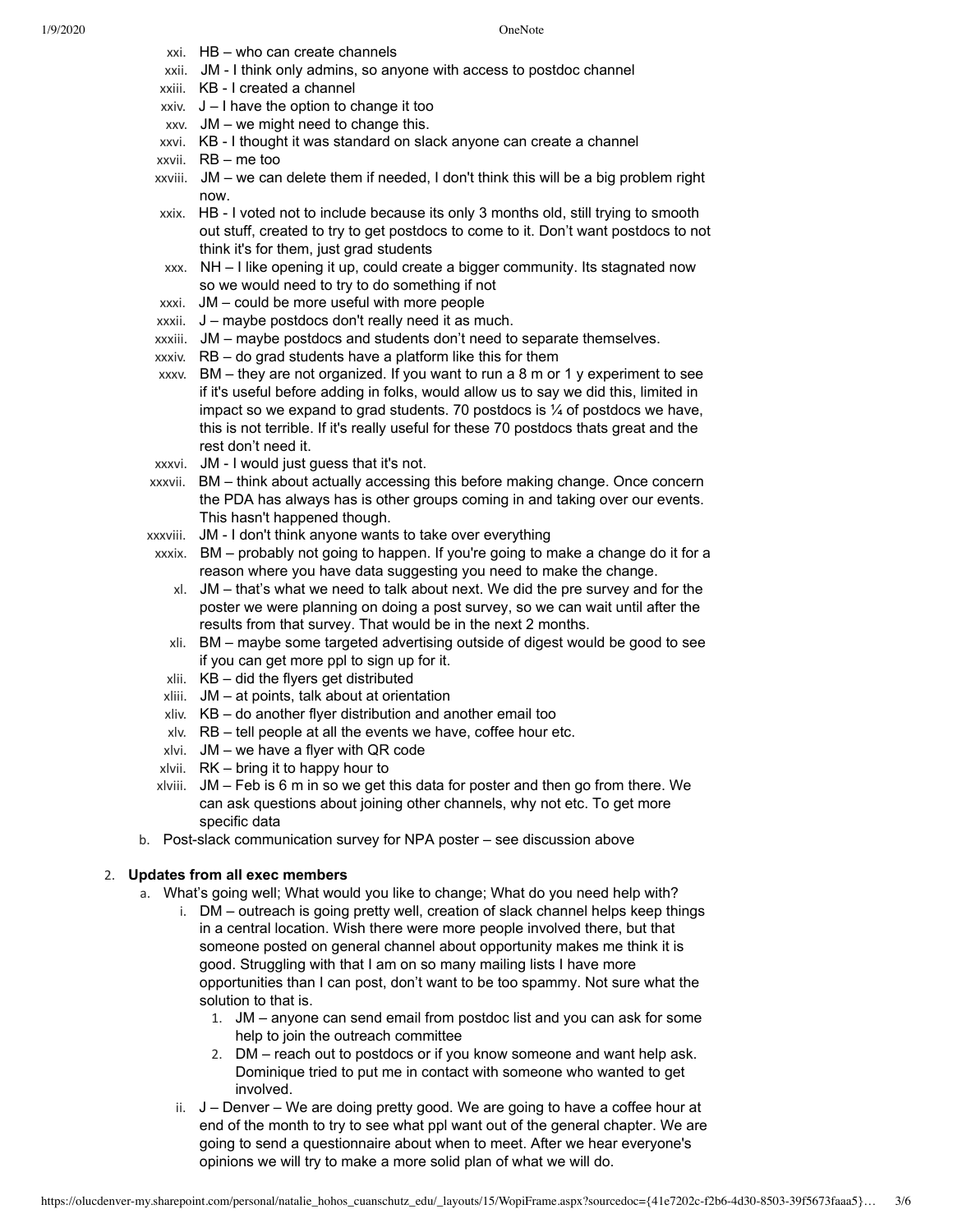#### 1/9/2020 OneNote

- iii. HB travel awards we are focusing on fund raising for next year. Getting ready to send update to grad school and school of pharm who are main funders and then go to other Depatments to ask for funding. We did have a request from one winner from last cycle – they are going to a local conference and its only \$350, they asked if they can used the rest for another conference they are going to. We didn't see an issue with it
	- 1. JM I don't see an issue run it by Betty/Susan
	- 2. HB I did its okay just want to make sure it's okay with PDA
	- 3. JM were you still thinking of getting face to face with Schwart
	- 4. HB yes but not for a bit
- iv. KB communications social media is going alright, we reached our goal of passing 500 followers on twitter.
	- 1. JM that pretty impressive
- v. NH communications digest going well, feel free to send things
	- 1. RK some were behind paywalls
	- 2. NH I will try to limit those
	- 3. JM make an email reminder for us to send you things
- vi. RB seminar we are having to many ppl signing up for seminars, we have 3 for most going forward, will have others as backups. Going through June this year, one more month than usual. Getting some Denver folks too
- vii. RK engagement coffee hour going well for attendance, last two happy hours we have had low attendance. Looked historically and we usually see a dip in winter months. Not sure how to increase other than sending out more emails.
	- 1. JM we can start a happy hour flyer too. If we have all the dates we can make / fix the all events flyer and put it back up in the elevators
	- 2. RB do a monthly one for all our events
	- 3. JM a monthly one would be better
	- 4. DM what is university policy until they take them down
	- 5. RB a lot of flyers get taken down randomly
	- 6. JM that ppl talking them down not the university
	- 7. RB I just use tape and haven't had any issues
	- 8. JM good idea
	- 9. RB could send out in email at beginning of month too
- viii. WK budget I don't have many updates, I had a little \$\$ for alcohol in our budget by mistake so we have a little more money we have \$2920 left. So soon we can figure out how to aliquot for rest of year. For outreach org's are just reaching out when they want \$, in the future can we have a certain date we have everyone apply by
	- 1. JM we thought of this last time too
	- 2. WK I think we should do it or suggest it for next year. I will start laying some ground work for how to do this.
	- 3. JM make a proposed budget and application. Also would be good to have proposed budget for the PDA each year. To give next year an idea of how to get started.
	- 4. WK that's a good idea, I have everything categorized so should be easy.
	- 5. JM we might have \$ for seminar if PDRD doesn't, \$350
	- 6. WK we should, need to figure out how much to spend on SWAG and town hall.

# 3. **Town Hall**

- a. Date
	- i. JM last year they had it in May, sounds like a good time b/c right before PDRD
	- ii. WK pretty well attended
	- iii. JM 40 ppl which is good for postdocs.
	- iv. JM we have to pick an actual date. Wends last year, did instead of coffee hour
	- v. HB look to see when auditorium is available as well
	- vi. JM coffee hour would be May 20?
	- vii. RK yes
	- viii. JM we may want it earlier than that, be nice if before we open abstracts, do you think it would be a problem to move earlier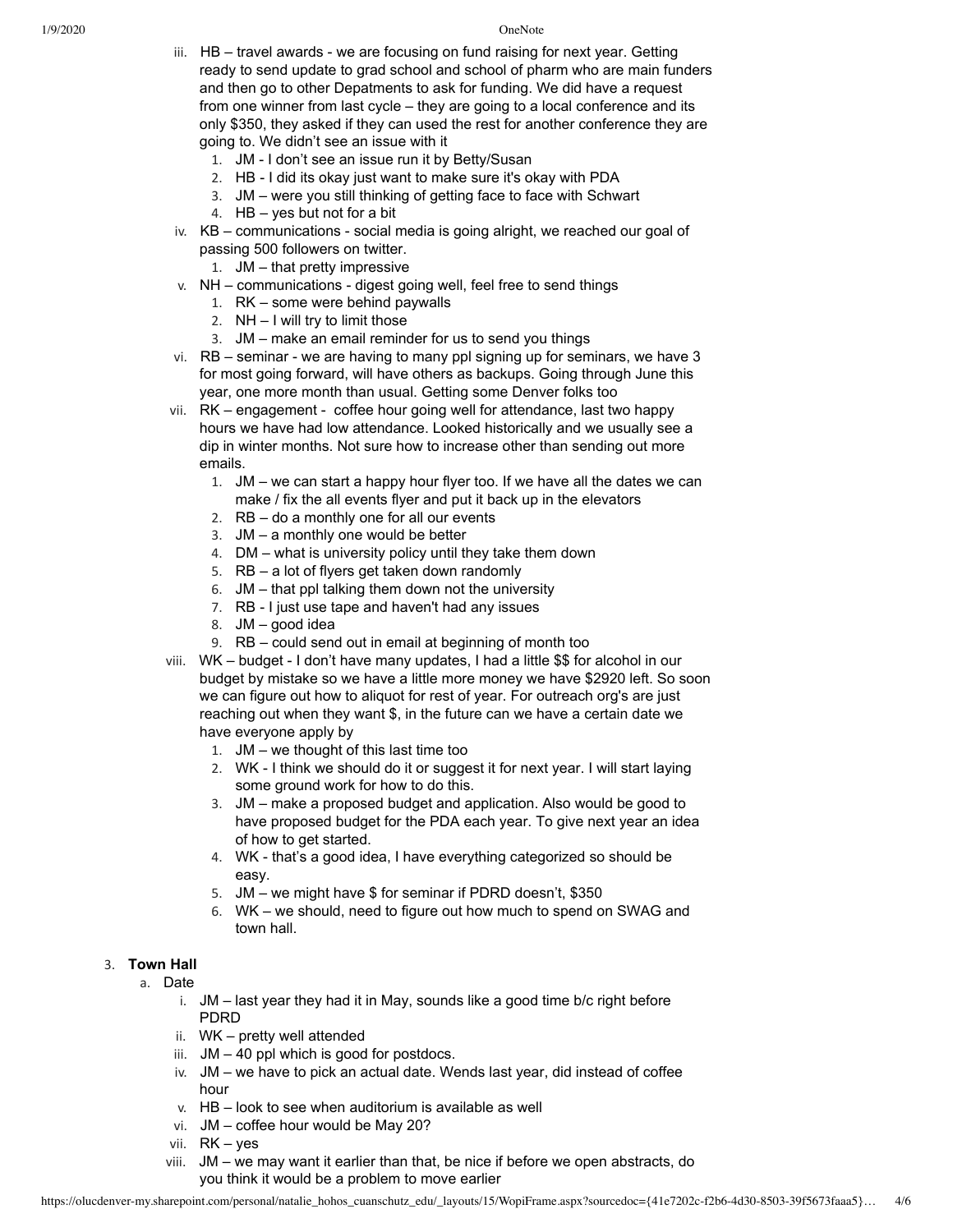- ix. RK I don't think so
- x.  $JM May 16<sup>th</sup> let's see if available not available and other Wends around$ then were not available, will look at other days in May
- a. Swag: thoughts on what to buy
	- i. JM any ideas about SWAG MF suggested USB drives, we talked about tshirts because it could be advertising
	- ii. RK with T-shirts there are some I will wear but some I won't, want nice ones
	- iii. JM if we are getting 50 or so we could not get a piece of crap. We can order sample of the shirt.
	- $iv.$  J then there is the question of how many of each size
	- v. RB there is not much we can do about it
	- vi. JM I think you have to do mostly larges
	- vii. HB are there other clothing options not size dependent like hats or scarves
	- viii. DM could we poll postdocs to see what size they would want
	- ix. JM we could put it on slack
	- x. NH what is our budget for this
	- xi. WK \$600 last year on SWAG
	- xii. JM if we spend the same on happy hour and give \$ to downtown we have \$1200 left for town hall, swag and any other events
	- xiii. WK \$375 food
	- xiv. JM had a lot left last year. Esp. With breakfast ppl don't take that much.
	- xv. NH do we want one nice thing or multiple
	- xvi. JM one nice thing, have ideas of hats, t-shirts,
	- xvii. KB do ppl like hiking buffs
	- xviii. Several yes, some ppl don't know what they are
	- xix. JM if we wanted something more fun like the sticker logo we can, don't have to use the official logo
	- xx. KB how much were the sunglasses when they did them
	- xxi. A lot of ppl don't like them
	- xxii. WK if we got a couple designs, we could post on slack for feedback
	- xxiii. JM that's a good idea, and polling on slack would be good.
	- xxiv. HB if we are not doing day of coffee hour would we still do it in the morning
	- xxv. JM we could do it whenever, if we do it at lunch we would need to buy lunch
	- xxvi. NH that would be a lot more expensive
	- xxvii. JM tentatively try for \$300 food, \$550 SWAG and \$350 on seminar (unless PDRD has lots of \$\$)
	- xxviii. NH I like beginning or end of day easy for schedule but end of day I don't know if ppl stay

xxix.

#### 1. **New Business**

- a. JM any new business
	- i. No new business

# **Action Items from Meeting (Jan 9, 2020)**

# **General:**

 $\Box$  BM – think more about mock interview program and how it would/could work

# **Budget Related:**

- WK Get up to date budget on the PDA server
- WK /JDP buy small backup coffee maker
- WK make proposed budget and application and suggestions for next year's council to have a date when all organizations need to apply by for funding
- WK make a proposed budget for next years council based on our spending this year  $\Box$

# **Slack Related:**

JM/JT - asp postdocs on slack if they would use a 'rec' area in the lawn between building 500 and RC1 S for recreation and relaxing if it was better equipped. If so what would you be interested in using this space for and/or have there (more seating, sports area, etc.)

Update Slack flyer and post around campus

Add to Slack tutorial how to add channels